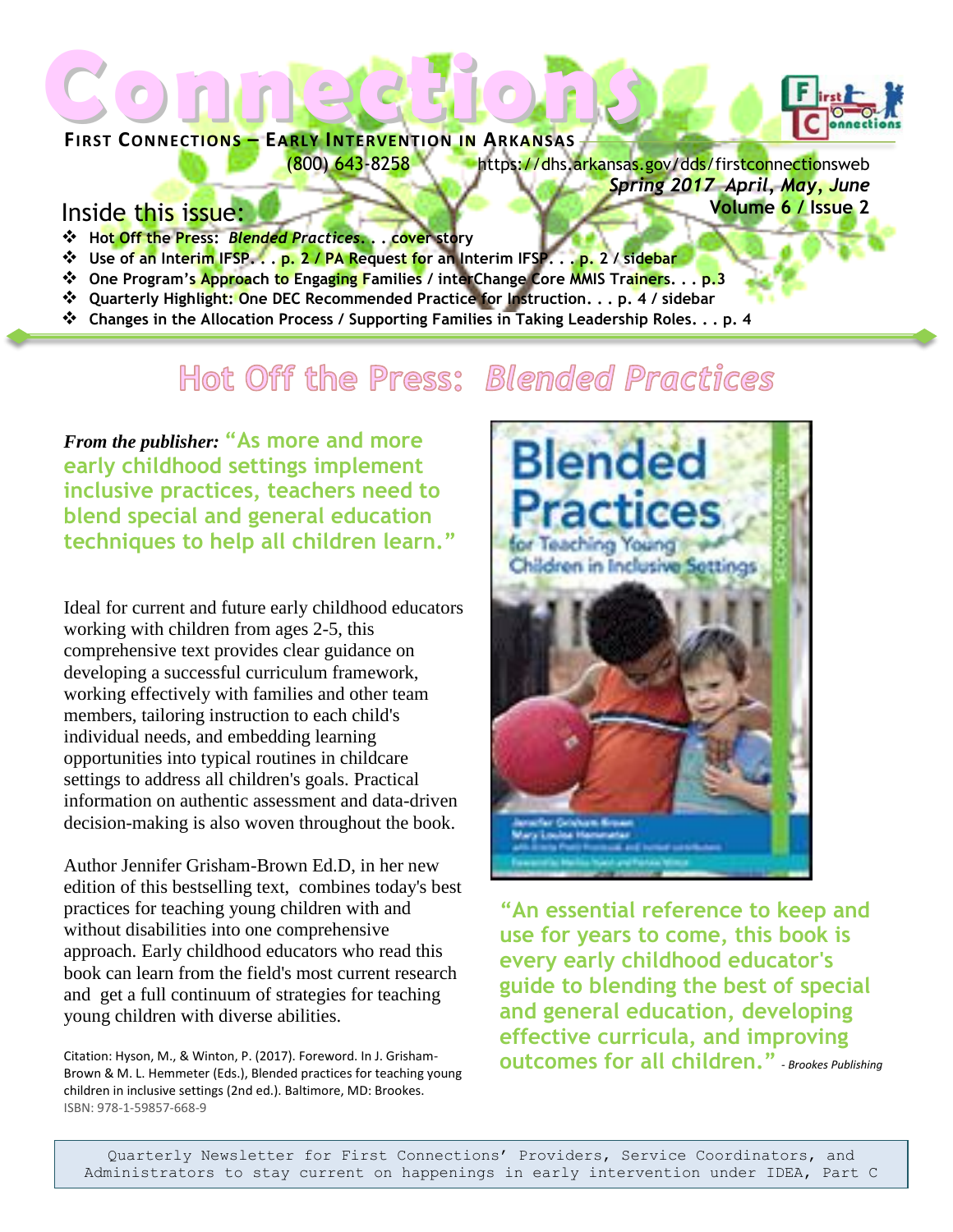### **PA Request for an Interim IFSP**

When an interim IFSP is used, the IFSP team must still meet the 45 day timeline from receipt of the referral to the initial IFSP meeting, so any PA for a service determined appropriate and necessary to meet functional goals on an interim IFSP must be entered for a span of time covered by the interim IFSP (30-45 days).

A PA request for an interim IFSP, would, for example, include the request for funding for the required developmental evaluation and would request funding to cover 30-45 days of a service or services listed on the interim IFSP.

Service coordinators will need to work with area providers and be aware that even though federal and state policy allows for services to be provided under an interim IFSP, many specialists require a completed specialized evaluation and an Rx before they can provide the service listed on the interim IFSP.

Service coordinators are NOT to submit a PA request on an interim IFSP to cover 6 months of service.

A new PA request to cover services outlined on the full IFSP (developed with the family not more than 45 days after the date of referral to EI) would be entered after the initial IFSP meeting.

## Use of an Interim IFSP

An interim (or temporary) IFSP can be used to provide early intervention services immediately needed to a family of a child who is determined eligible but who does not have a completed developmental evaluation. The child would be determined eligible prior to the developmental evaluation based on:

- $\checkmark$  A diagnosed condition
- $\checkmark$  A specialized evaluation indicating at least a 25% delay in one area of development

The requirement of a minimum of three individuals from different disciplines applies to an interim IFSP meeting (just like a regular IFSP meeting): the service coordinator, parent(s), and one other professional. The "other professional" might be:

- (a) for a child with a specialized eval: either the evaluator who completed the specialized evaluation or a current service provider
- (b) for a child with a diagnosed condition: Title V representative or person on child's medical team
- (c) for a child who transferred from another State's Part C program: former service coordinator or provider (by phone)

The interim IFSP can be developed with the family to provide services to the child and family to meet functional child/family goals while waiting for the results of the developmental evaluation and the development of the full IFSP at the initial IFSP meeting. However, when an interim IFSP is used, the IFSP team must still meet the 45-day timeline from receipt of the referral to the initial IFSP meeting. In order for a child and family to receive services under an interim IFSP, the interim IFSP must have specific, functional goals and objectives listed that demonstrate a need for a particular EI service.

For additional information on interim IFSPs, see FC Policy & Procedures section 2500 REFERRAL FOR INFANT/TODDLER NOT ENROLLED IN EARLY INTERVENTION BUT WHO CURRENTLY RECEIVES THERAPY SERVICES, section 3400 TIMELINES, section 4200 (2) PROCEDURES FOR IFSP DEVELOPMENT AND REVIEW (§303.342)

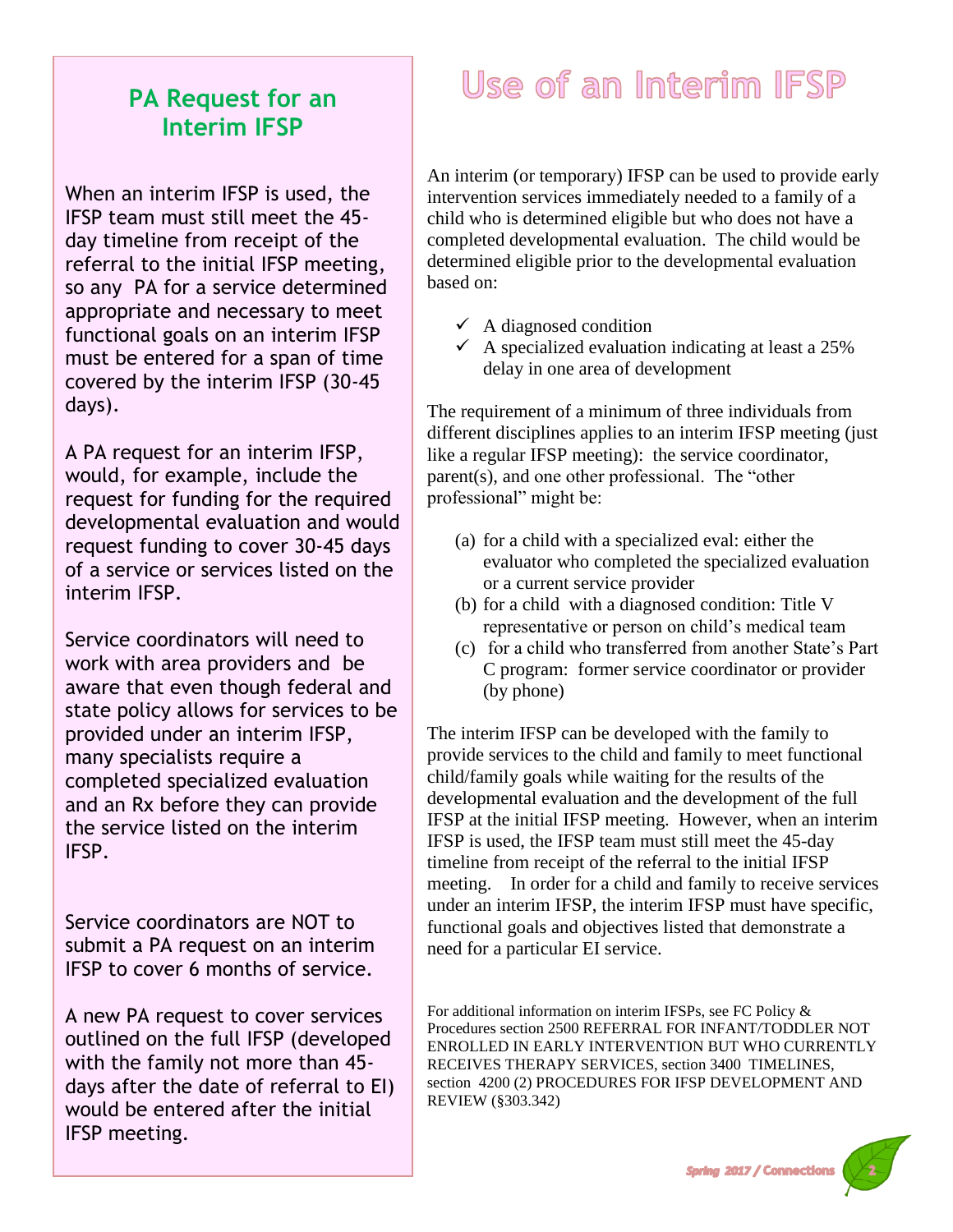## One Program's Approach to Engaging Families

One struggle that many programs face is, "how do we get families involved?" A struggle many families face is, "how do we get our child to eat more foods and enjoy mealtime as a family?" Allied Therapy found a unique way to overcome both struggles in the design of their Feeding Program, which not only provides parents and other caregivers with information while engaging them in an important part of their child's early learning and development, but also provides these families with family to family support and connections.

By combining therapist knowledge and training, family dynamics, parent knowledge and information, and child participation, the feeding program's goal is to make mealtimes a more engaging, joyful time for families.

Recognizing that parents are a crucial catalyst to bring about change, the feeding program's mission has a two-pronged approach (1) to provide familycentered care to children who experience difficulty

in any area of feeding (2) to assist these families in developing safe, effective, and joyful mealtimes as a family.

To accomplish this goal, Allied put together a multidisciplinary team that includes occupational, speech, and physical therapists working together with the child and the family to offer suggestions to make mealtime a more joyful time for the whole family. Professional expertise comes in handy when concerns arise and parents and professionals work together to assess and remedy issues and concerns that could affect feeding.

Parents, grandparents, and caregivers can benefit from knowledge obtained and connections made through monthly informative meetings. Monthly informative meetings provide information regarding feeding concerns, home modifications, and fun sensory food activities to incorporate into mealtimes at home. In addition, some of the content is geared towards children and they are included in fun feeding activities as well.

## interChange Core MMIS Trainers

An interChange Core MMIS trainer is now available on the 4th floor of DHS/Donaghey South to assist with questions related to your MMIS End-User training during the hours of 9am – 4pm and can also be reached by phone or by email: [ARtraining@hpe.com](mailto:ARtraining@hpe.com) or (501)-320-6237 for assistance. Who are the trainers? There are three trainers who will be rotating in the building. While the trainers can all answer your questions on the new system, they do also have specialties. If you have specific questions, you can email or reach out to the trainer individually.

- Aaron Barger Aaron.Barger@dhs.arkansas.gov -TPL, DDS, inSight, CTMS
- Dave Johnston David.Johnston@dhs.arkansas.gov Claims, Reference
- Sam Brown Samuel.Brown@dhs.arkansas.gov Member, Financial, Provider

#### **Some Frequently Asked Questions include:**

*How can I bookmark my place in a CBT?* To pick up where you left off in a CBT you must exit out of the course by clicking the exit button on the far right of the navigation bar at the bottom of the screen. If you simply close the internet connection, it may not bookmark your progress. If you accidentally exit incorrectly and are returned to the beginning of the training, use the Table of Contents to navigate to where you left off.

*Can an assessment be bookmarked?* No, you must complete your assessment from start to finish. If the assessment is exited before completion, it will show as a failed attempt. If this has happens, please ask for a reset by emailing the training team at [ARtraining@hpe.com.](mailto:ARtraining@hpe.com)